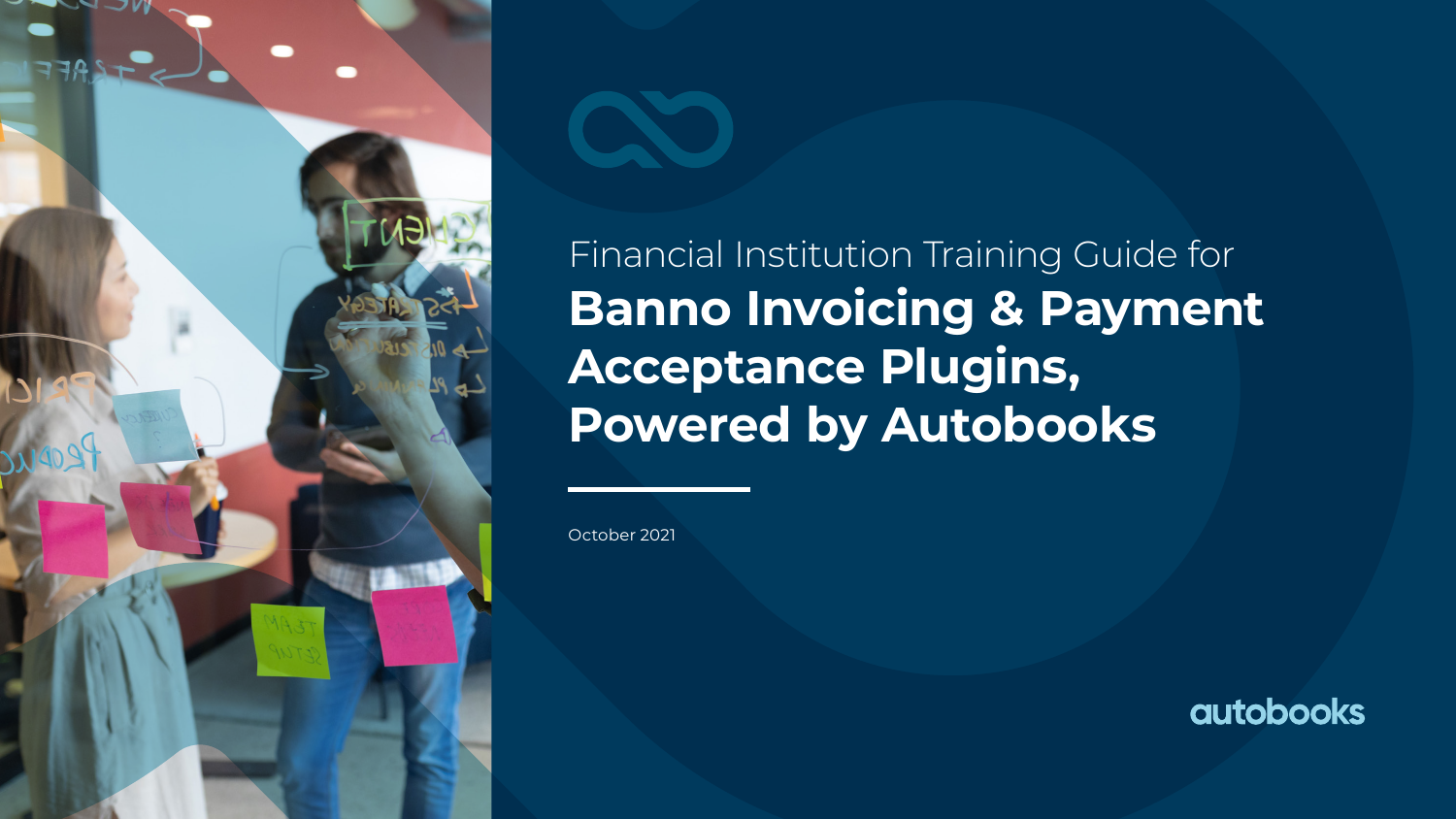#### **GREAT NEWS!**

Your digital banking channels now include two new features that are highly coveted by small businesses (SMBs) and non-profits. Two features that will help them accept online or in-app payments directly from their customers — without having to use a third-party app.

Business owners can now enroll online in minutes and:

> **Send Invoices: easily create** and send electronic invoices that can be paid online.

**Accept Payments Now: directly** accept online or in-app payments. It's important that your financial institution is prepared to help make businesses and non-profits aware of these new capabilities for two reasons:

#### **1. Payment acceptance is moving from in-person to online.**

*The good news* — Your financial institution is now able to help businesses make that transition to accepting online payments.

*Even better news* — It can all be done in minutes directly from your financial institution's online banking channels.

#### **2. Increasingly, businesses are turning to non-bank providers to accept payments.**

Up until these features were made available, the only option to accept online or in-app payments for most SMBs and non-profits was to use a non-bank solution.

Non-bank solution providers like Square, PayPal, Quickbooks and others have been growing at a rapid rate. Each time a business starts accepting payments through a non-bank solution, they are then offered products and services that directly compete against their financial institution.

The This guide offers pre-built training resources designed to help ensure SMBs and non-profits can continue to adapt and grow, by ensuring your financial institution is prepared to help service and support their evolving needs.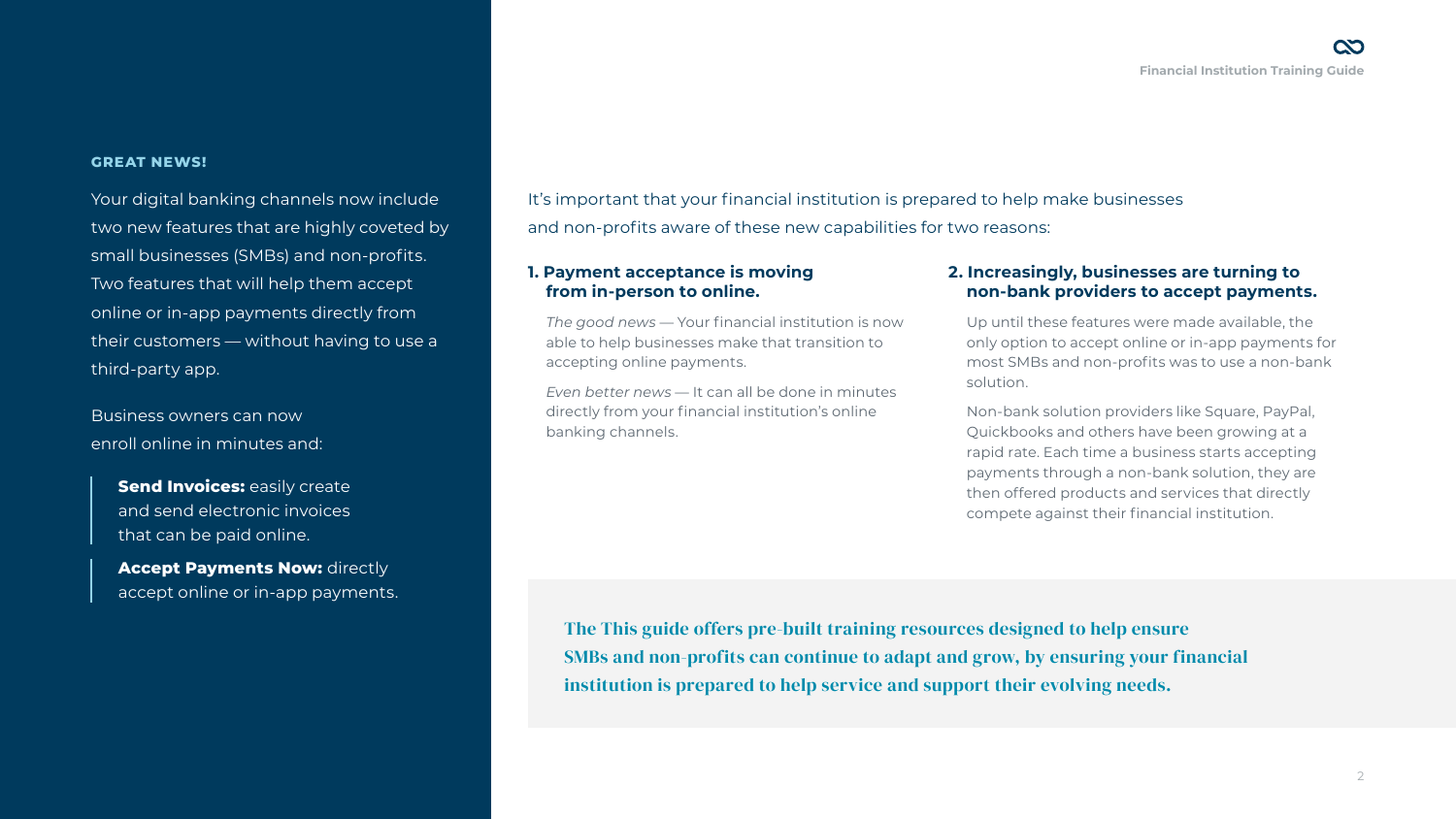## **Watch these short videos to learn the perspectives of two real business owners.**

Each of them made the transition from accepting in-person payments to online payments directly through their financial institution.

### *Click the video thumbnails to watch*



*[Invoicing with Lauren](https://content.autobooks.co/hubfs/Partner Microsites/JHA Banno Microsite/Launch Resources/Invoice Video - Final Cut (1).mp4?hsLang=en-us) (video)* 



**[Accept a Payment with Sophia](https://content.autobooks.co/hubfs/Partner%20Microsites/JHA%20Banno%20Microsite/Launch%20Resources/Payment%20Form%20with%20Autobooks%20-%20Cartoon.mp4?hsLang=en-us)** (video)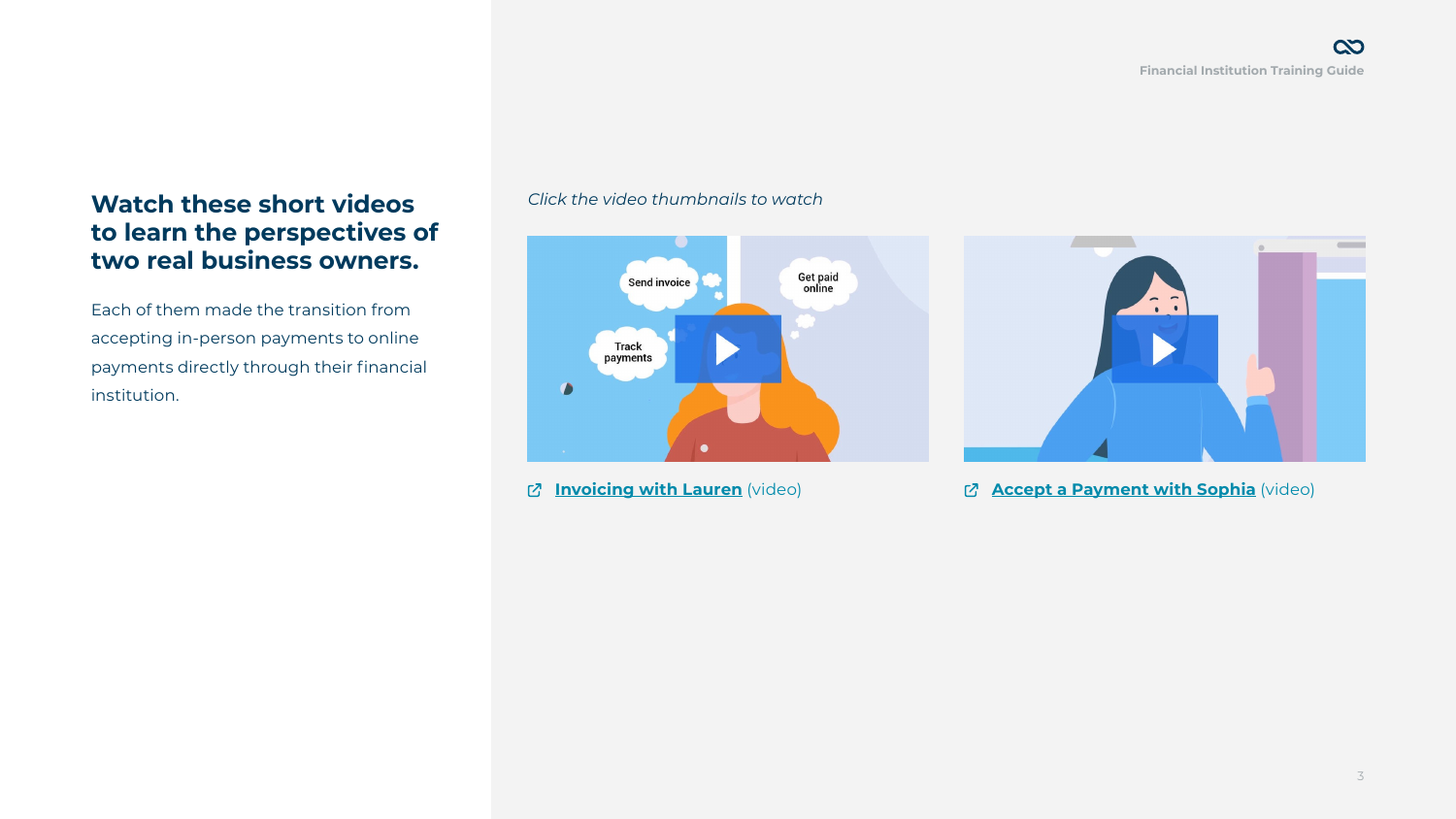# **Four Step Training Plan**

To get started, review our recommended Training Plan. This plan will help you assign our pre-built resources to your organizational needs.

**[Banno Recievables Recommended](https://content.autobooks.co/hubfs/Banno%20Recievables%20Recommended%20Training%20Plan.pdf)  [Training Plan](https://content.autobooks.co/hubfs/Banno%20Recievables%20Recommended%20Training%20Plan.pdf)** (PDF)

### **Step 1** | **Training Webinars**

**Attend a live Introduction Webinar** hosted by Autobooks, or watch a recorded version on-demand. Attend these free sessions to learn more about the Send Invoices and Accept Payments features now offered by your financial institution.

#### **Attend a live Advanced Webinar**

hosted by Autobooks, or watch a recorded version on-demand. Attend these free sessions to learn how to target the right SMB or nonprofit client, the benefits they receive by utilizing these new capabilities and how ensure your financial institution drives product enrollment.

**Each of the above webinars can be attended by your entire staff, or the content can be used to design your own training curriculum.**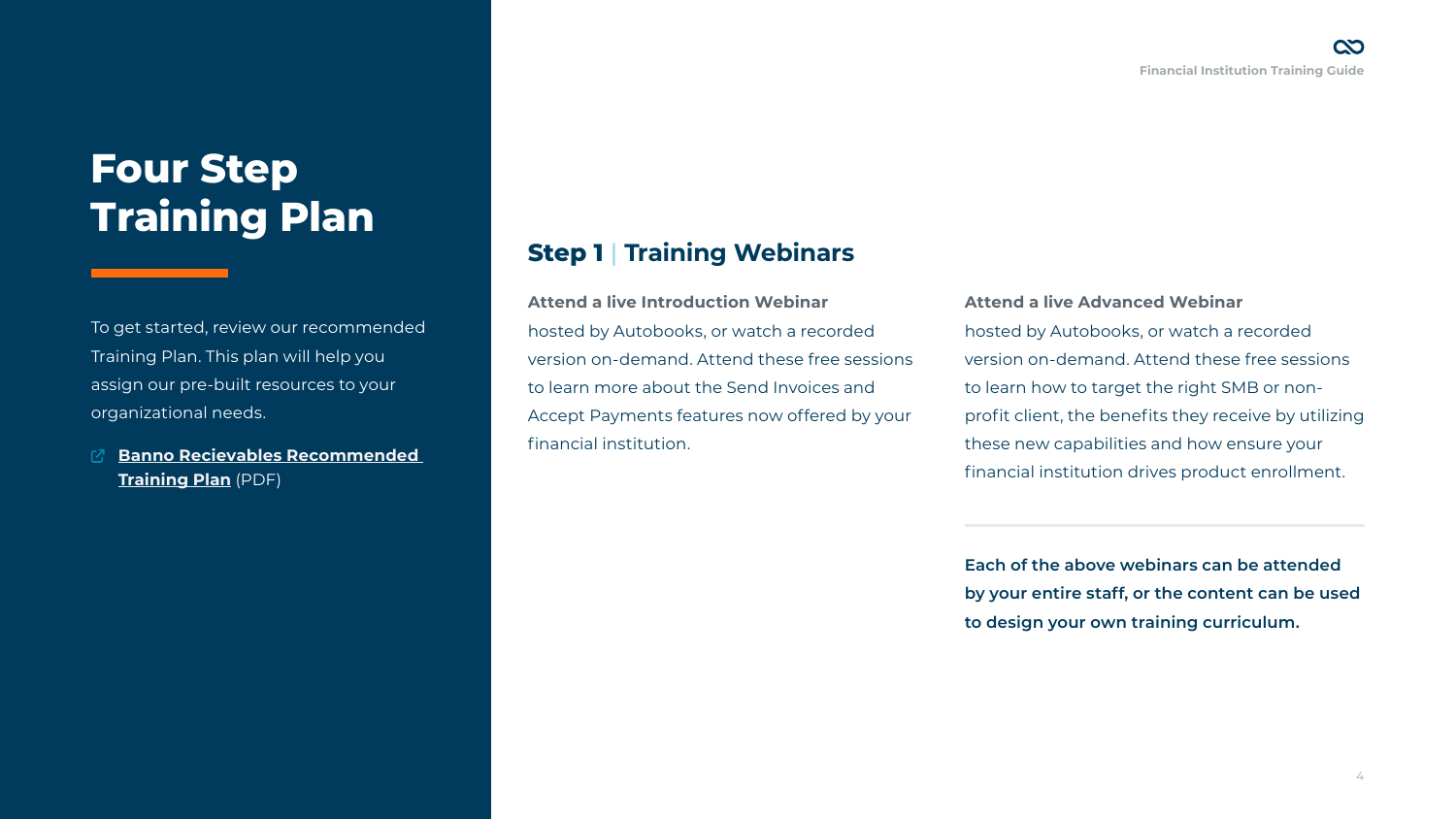### **Step 2** | **Download our Reference Materials**

Download our pre-built reference materials to build your internal team training and product documentation. Each of these documents can be stored on your company server for quick reference by your team members.

- **[Enrollment Guide](https://content.autobooks.co/hubfs/Partner Microsites/JHA Banno Microsite/Files for Download/Enrollment Process for Small Business Banno.pdf?hsLang=en-us)** (PDF)
- **[Send an Invoice Overview](https://content.autobooks.co/hubfs/migrated/_Training Team/Banno Send Invoices Product Page.pdf?hsLang=en-us)** (PDF)
- **[Accept a Payment Overview](https://content.autobooks.co/hubfs/migrated/_Training Team/Banno Accept Payments Now Product Page.pdf?hsLang=en-us)** (PDF)
- **[Autobooks Upgrade —](https://content.autobooks.co/hubfs/Accounting and Reporting Product Page.pdf?hsLang=en-us) [Accounting and Reporting Overview](https://content.autobooks.co/hubfs/Accounting and Reporting Product Page.pdf?hsLang=en-us)** (PDF)
- **[Autobooks Customer Care](https://content.autobooks.co/hubfs/Autobooks Customer Care Support Hours and SLAs.pdf?hsLang=en-us) [Team Information](https://content.autobooks.co/hubfs/Autobooks Customer Care Support Hours and SLAs.pdf?hsLang=en-us)** (PDF)
- **[Common Consumer Questions](https://content.autobooks.co/hubfs/Send Invoice_Accept Payments Common Consumer Questions.pdf?hsLang=en-us)** (PDF)
- **[Explore the New Banno Receivables](https://learn.autobooks.co/banno-training-page-signup-2021?hsLang=en-us)** (video) (scroll to the bottom of the page to access)